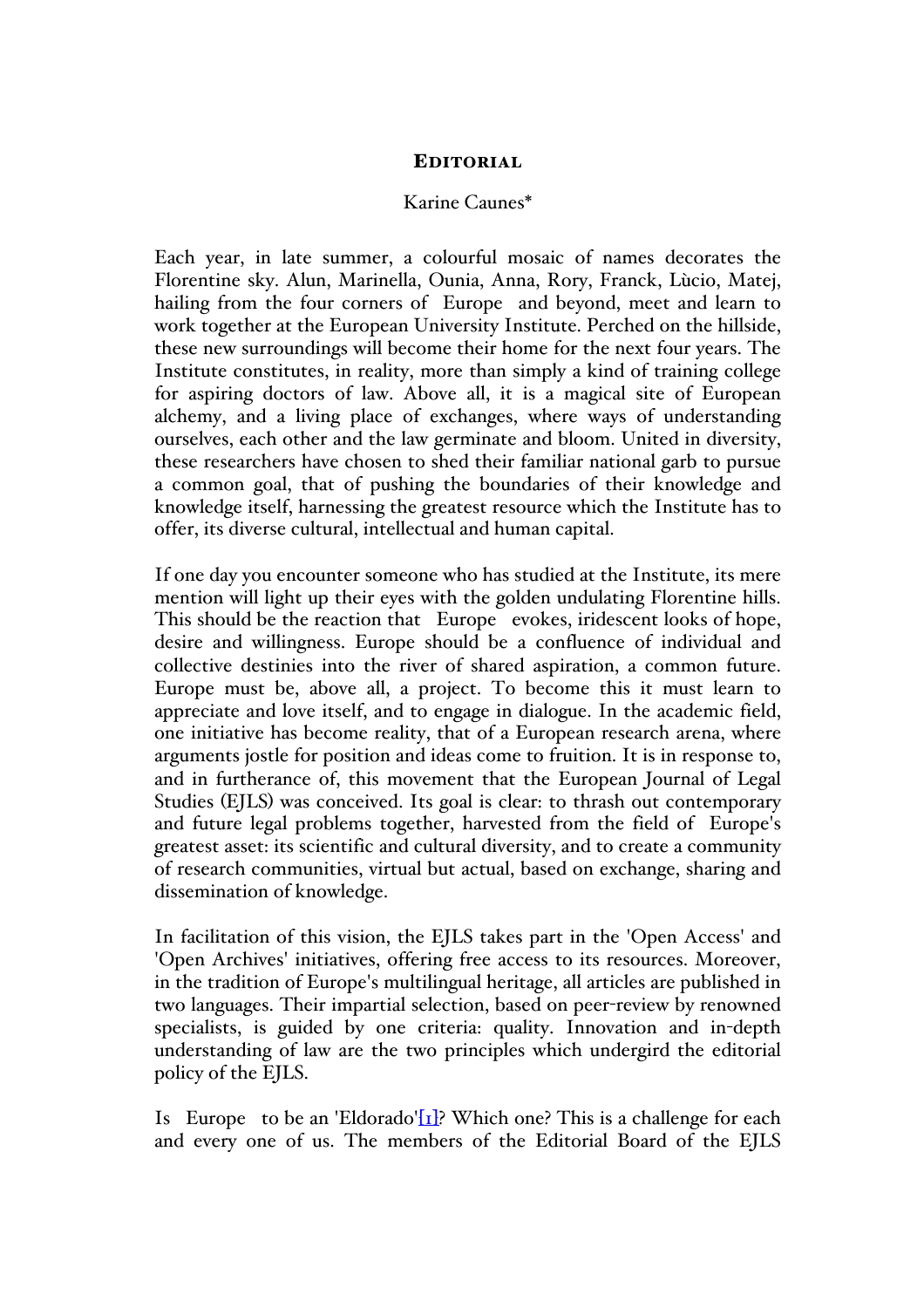2007] *Editorial* 2

cordially invite you on the voyage of European legal research. They have chosen, for its first leg, a theme situated at the convergence of different disciplinary currents: 'Cross Perspectives', in order to juxtapose channels of thought and foster dialogue and reflection between celebrated professors, veteran practitioners and young talents, be they authors and/or readers of the contributions of this maiden voyage.

The positions expressed in the section dedicated to international law cross swords in an ongoing battle over the unity or fragmentation of international law. They confront the very sources of this problem and numerous pretenders to its solution: the nature of international law, and of the international jurist. In fact, both the diagnoses and remedies proposed possess a somewhat chameleon-like air, changing according to the colour of the surrounding conceptions of law.

Those who adopt of a definition of law based on a system of legal norms place emphasis on the unity of international law both as a legal reality and a desirable order of legal things. In this way, Pierre-Marie Dupuy does not shy away from denouncing what he considers to be the myth of 'self-contained systems', which casts a shadow over the phenomenon of growing complexification of international law, which only the concept of the legal system, in which the notions of imperative norms and/or *jus cogens* are taken seriously, would seem capable of illuminating. Without discounting such a view of the nature of international law, Enzo Cannizzaro for his part develops a vision of the reality of international law defined by the fragmentation of international jurisdictional spheres, perceived as a temporary (?) and necessary lesser evil with respect to a certain international rule of law.

Those who, on the other hand, focus their attention on actors do not try to deny this fragmentation, but in fact attempt to transcend it, seeking to find therein a textured position in line with the author's concerns. As such, Martti Koskenniemi advocates the overcoming of the functional compartmentalisation which structures international law into separate ultraspecialised boxes, hermetically defined by the defence of a kind of international-style constitutional republicanism. Tony Carty, for his part, attacks what he sees as the illusion of the unity of international law, whereby the main error is the obfuscation of the basic nature of international law. The republican image shies away before the portrait of the legal interpreter stood at the centre of the eminently dialogical dialogue which goes on between different national legal cultures.

The debate thus seems laced with both multiple conceptions of international law, and, to say the least, diverse definitions of the purported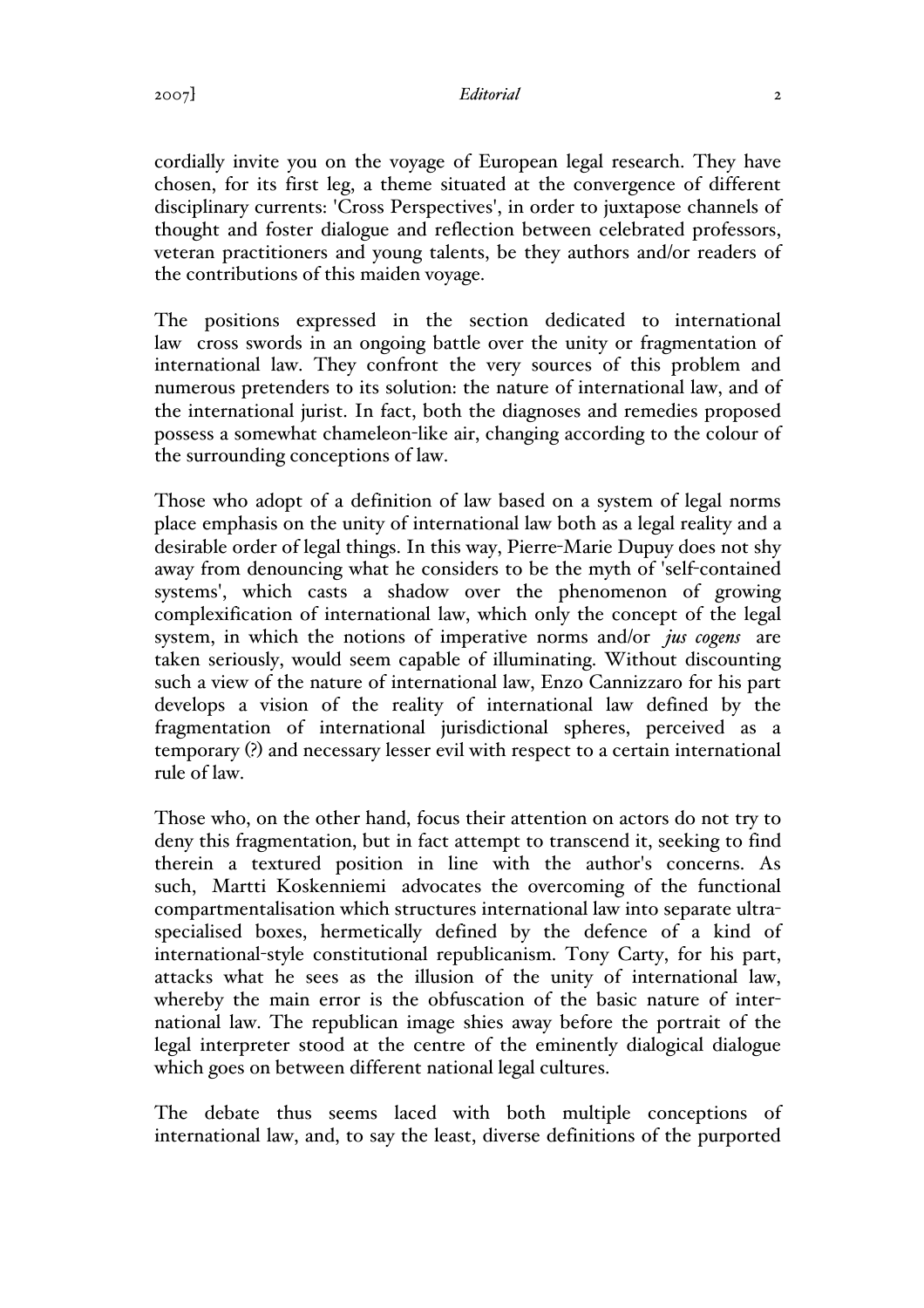unity or fragmentation. However, beyond these still fundamental disagreements, the basic question of classical international law resurfaces for consideration, burdened by the deification/reification of the great State monoliths, leaving behind them in their trail of destruction, the very questions they provoked unvoiced and unanswered. From afar, arrive the echoes of the voices of the great international scholars all seem to be calling for a reimagining of international law and the international community. This revival may take the guise of a Sysiphean jurist or derive from higher intangible principles. We can be guided down this path towards an international law for the twenty first century by Philip Allot's appeal for a reivented international society.

The contributions gatherered together in the section dedicated to European Law $[2]$  restore the logic of complementarity, featuring, first and foremost, the complementarity of legal and political theory, in a field which has yet to be fully explored, and secondly the complementarity of the themes developed in each article, stirring a desire to further integrate our approaches, which can only enrich our understanding of this area. The pieces in this section all grapple with the issue of the public/private divide as it is recast by European alternative methods of regulation, seemingly redrawing the dual-sided "paradigm of regulation", revisiting "on the one hand, the analysis of the processes by which all social groups manage to maintain their cohesion and ensure survival, depsite the diversity of interests which exist within them, and, on the other hand, the analysis of the processes of change which contemporary societies are experiencing, in which the growing complexity of problems demands recourse to more supple mechanisms of coordination and integration." $\begin{bmatrix} 3 \end{bmatrix}$  Pertinently, in the European context, the French and Dutch rejections of the Treaty Establishing a Constitutional Treaty for Europe - eerily reminiscent of the Irish 'No' which in its day inspired the resurgence of the European Commission with its White Paper on Governance  $[4]$  – bring new life to the questions of the legitimacy and efficiency of the European Union. We must consider the path which the Open Method of Coordination and selfregulation are taking, given their key role in bringing the European Union closer to its citizens $\overline{5}$  and in an incremental constitutionalism. Philippe Schmitter, an expert in European governance thinking, reminds us of the democratic stakes of the debate regarding the interweaving of the links between the European Union and organised civil society. Law appears here as the compass of democratic European governance. "Openness, participation, accountability, effectiveness and coherence" $[6]$  become the core of good governance, be there a common framework of legislative instruments or not. It has become necessary to examine how these grand formulations are applied on the ground and to juxtapose different methods in order to understand the logic of the European (legal) system. At a time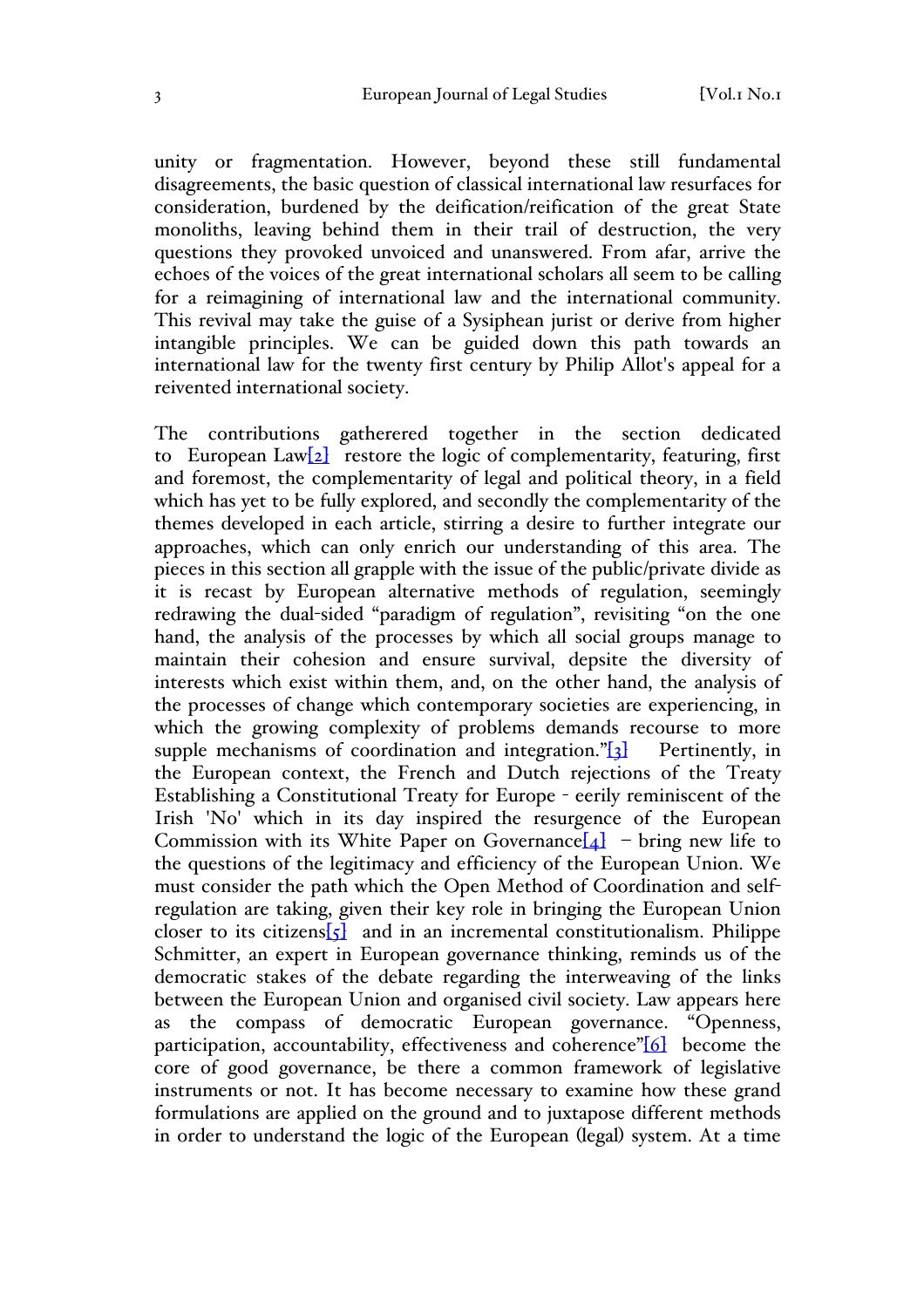### 2007] *Editorial* 4

when the coherence and integration of policies and legal instruments seem to have become Europe's leitmotivs, an intriguing question for the lawyer is whether we are witnessing a change in legal phenomena. Are alternative methods of regulation contributing to recasting law's role and image? Do they mark the passage from a law which is imposed to one which is negotiated? To attempt to answer these questions, Caroline de La Porte reveals to us the unique experiences of the Open Method of Coordination, evaluating its use in the fields of employment and social exclusion. Fabrizio Cafaggi meanwhile sheds a refracted light onto different forms of selfregulation in the creation of a European contract law. The counterpositioning of these different modes of alternative regulation, usually examined in isolation, will certainly stoke the fires of the debate regarding the nature of European legal normativity.

The section on comparative law offers the reader the chance to consider, through the lens of experts, certain questions regarding the most basic tenet of comparative law: a methodology for developing an understanding of the law. The chosen topic, the guarantee of due process in the war on terror affords us the opportunity to reconsider the *summa divisio* of comparative law, along the lines of domestic systems of private law: the placing of legal systems into families. The section looks at two legal systems – American and British – which ostensibly belong to the same common law family, by examining the key notions of constitutional law, be they objective (the institutional architecture of the legal systems through the separation of powers), or subjective (the status and protection of fundamental rights within those systems).

Furthermore, the reader is confronted with the basic question of the comparatist: which method(s) should be used in order to draw the link between points of comparison.

If a cultural approach is followed, it is best to concentrate on understanding American and British law for what they are in their own terms, to grasp their profound originality. Reconnecting legal systems to their cultural identity and societal roots serves to underline their intrinsic differences and diversity.

Contrariwise, from a functional perspective, what is at stake in comparative law is the analysis of the legal means used by the American and British legal systems in search of a response to a common problem: balancing an effective fight against terrorism with the protection of fundamental rights such as the prohibition of arbitrary detention and the respect for due process. This quite pragmatic approach is often underpinned by the conviction that there exists a core of values and principles among legal actors, whatever legal system they might find themselves in. In this way, this approach tends towards a convergence rather than a divergence of legal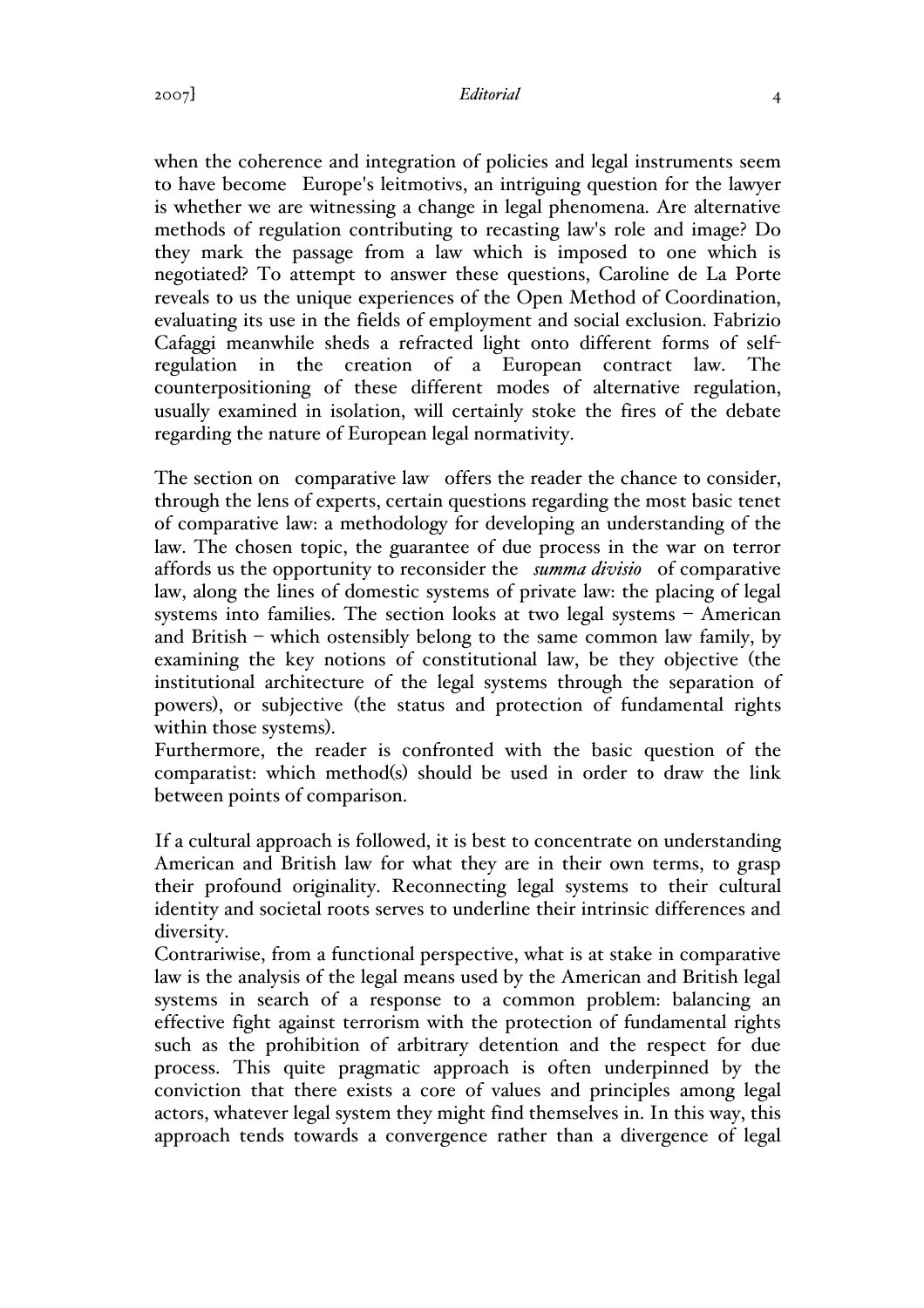### systems.

Finally, if the epistemological method is preferred, one needs to focus on the study of "the internal structures of legal knowledge." $[7]$  The key to understanding and setting up an appropriate comparative relationship between legal systems is "located in epistemological constructions that are both historically determined and structurally significant,"<sup>[8]</sup> which reflect those legal systems. In this case, the analysis could, for example, seek to identify the legal functions which determine the structure of both the British and American systems – the executive, the legislature and the judiciary – and to examine the differences which exist in their relationships.

Thus, thematising the very nature of comparative law places the reader in the driving seat in this section of the journal. We invite them, guided by Mark Elliott and James Nickel, who consider, respectively, the British and American legal systems, to combine or choose between these different methodologies in order that a fruitful comparison may be undertaken relevant to the questions raised by the campaign against terrorism.

After plunging into the heart of legal systems, the EJLS wishes to conclude its first issue by taking the reader through the juridical looking glass. The section devoted to theories of law offers a reversed perspective. The emphasis goes from what the individual, as the protagonist in the legal theater, brings to the law, to what the law brings to the individual, and the way the latter perceives it. This is a question of seeking to define law from both the outside, incorporating sociological and anthropological outlooks on legal phenomena, as well as from the inside through the experience of individuals. The societal reality of the law is revealed in its combination of individual and collective practices. To try and capture this cultural essence, Chantal Kourilsky-Augeven takes us on an inductionary meander through the field of legal socialisation, the result of a recursive interplay between the construction of the subject's identity by the law and the construction of the law's identity by the subject. In this way, she clarifies for the lawyer the relationship between the individual and the legal norm, a key tenet that must be addressed in considering the effectiveness of law. Though Baudouin Dupret also places the individual at the centre of his inquiry, he chooses not to follow the path offered by a cultural approach, but instead sticks resolutely to a praxiological inquiry, considering the law in action and in use*in situ*. Consequently, the understanding of the law is not tackled through the representation and understanding of the law which certain collectives develop but rather by virtue of how or what individuals experience. This writer seeks to make use of an outline of the law from a socio-anthropological perspective through a critique of the dilution of the *legal* quality in the social field amid pressures from certain schools of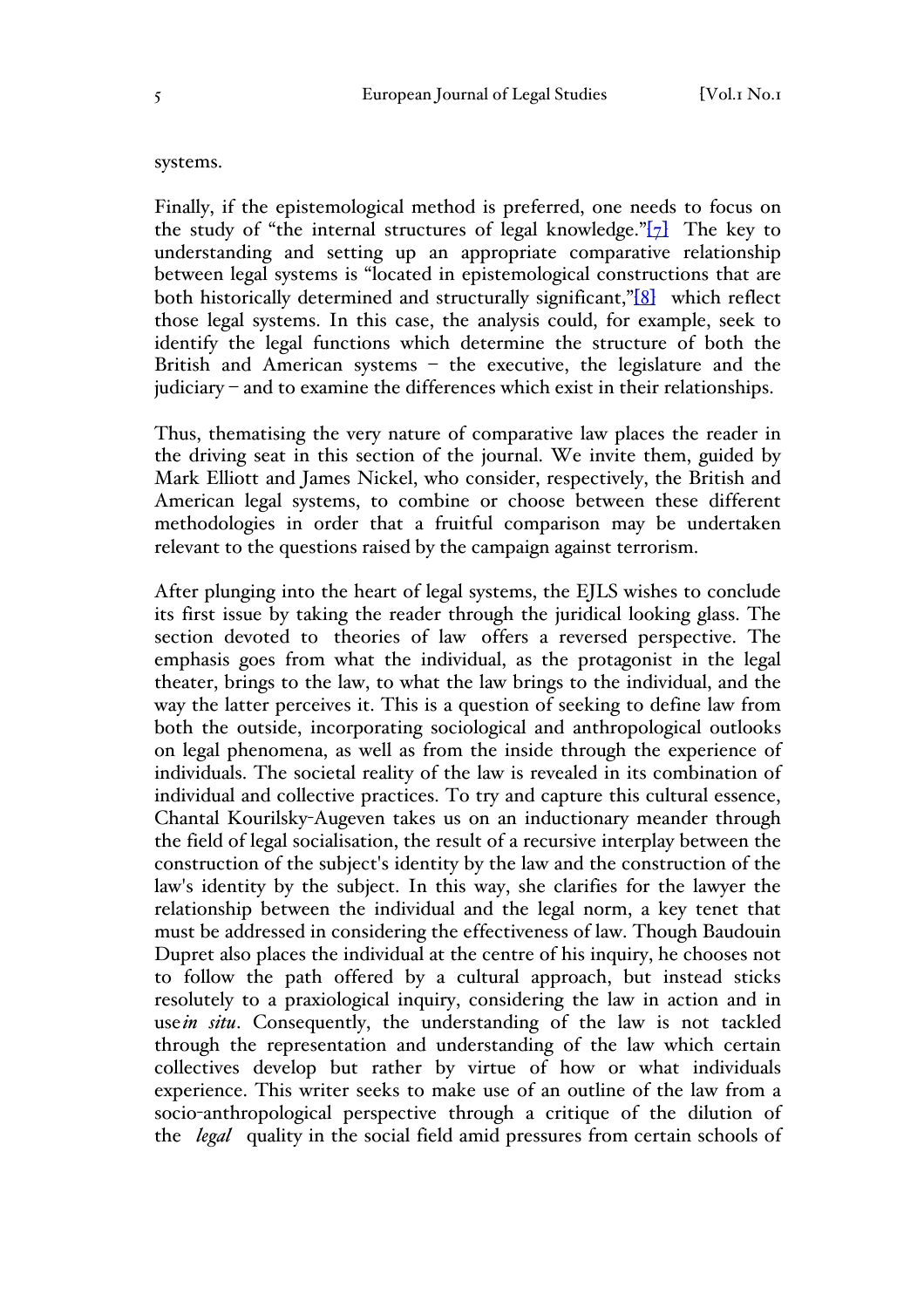#### 2007] *Editorial* 6

legal pluralism. This constitutes a valuable return to the origins of the doctrine of legal pluralism at a time when its protean and polysemous usage seems to be seeping ever deeper into the vocabulary of legal science. The lawyer is thus offered a new vista from the perspective of the other, a path often apposite in seeking to understand oneself. This is the reason why we have chosen to conclude this first issue with the joined contribution from the legal ranks, Roderick Macdonald and Thomas McMorrow, who illustrate just what such extra-legal analysis can bring to our understanding of law. Basing their approach on a critical legal pluralism, the authors develop a splendid deconstruction and subsequent rare reconstruction of legal normativity in all its complexity. Bringing this issue full circle, therefore, this closing piece offers interesting synergies with other contributions – evoking for example the essential inter-subjectivity of law emphasised by Tony Carty, the actor's centrality in the elaboration of legal grammar underlined by Martti Koskenniemi, or the importance of man's responsibility in the creation of law and law's creation of its world highlighted by Philip Allot – and also between the different central themes – the burning conundrum regarding forms of legal normativity in Europe which the frame proposed by Roderick Macdonald and Thomas McMorrow (norms combining, in different ways, an explicit / implicit, canonical / referential character) could well contribute to resolving.

As such, the separate sections of this first issue each in their own way shed light on different facets of law. They outline the features of cross perspectives in which we hope cross fertilisation will occur. Finally, I would like to add a personal touch to this first editorial. I would like to thank everyone who has worked on transforming this journal into a reality, who have contributed their effort, their talent and their belief in this human adventure: first of all the members of the Editorial Board, the Professors of the Law Department at the Institute, who have also made up the journal's corps of experts, the entire administration of the Institute, in particular the library staff for their fruitful collaboration, and finally and, most of all, the contributors to this first issue, for their kindness, their availability and most simply their skill. All this can only herald a great future for European scholarship.

All the members of the Editorial Board of the European Journal of Legal Studies wish you an enriching journey through the articles of this first issue, in anticipation of future rendezvous in further debates. In this vein, our second issue will be dedicated to a fascinating and intriguing theme: "Judging judges." The call for papers is launched...

\* Coordinator of the First Issue of the European Journal of Legal Studies. Doctoral